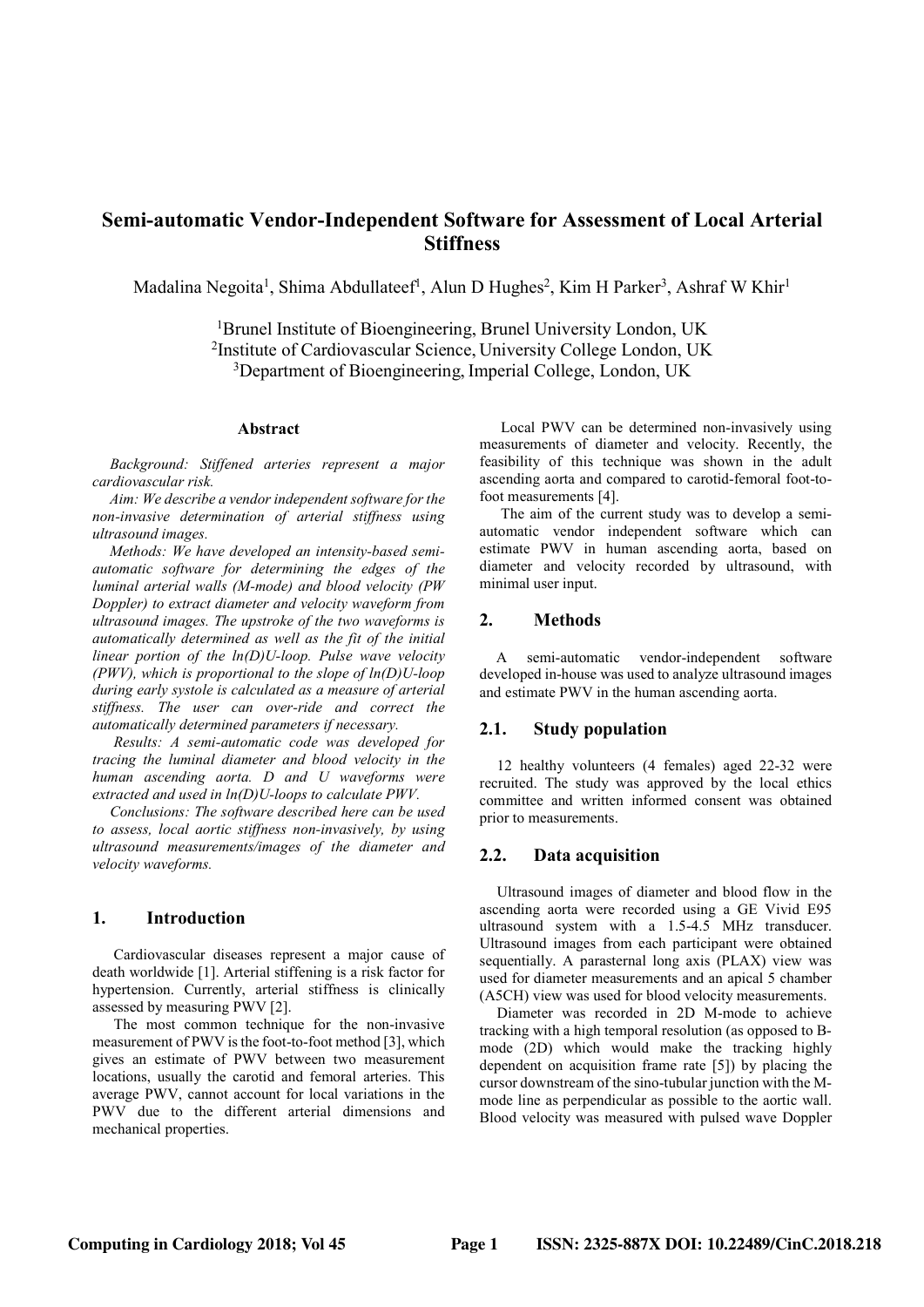and the sample volume was placed in the ascending aorta, as close as possible to the measurement location for diameter.

Throughout all measurements the volunteers were connected to ECG. Each recording lasted 20s and both

diameter and velocity measurements were repeated 3 times, allowing the operator to rest their hand between acquisitions. The cine-loops were saved in Dicom format and images were used for semi-automatic off-line analysis.



Fig. 1. Left: A schematic description of the steps used in the code to extract PWV from ultrasound images of diameter and velocity in the adult ascending aorta. Right: An example of ultrasound images analysed and the resulting waveforms extracted from them and used to calculate PWV. The ln(D)Uloop derived from the D and U waveforms is shown at the bottom of the figure. The upstroke of the two waveforms determines the start of the loop and the linear portion of the loop, denoted in red, is determined by linear regression

# 2.3. Image analysis

A Matlab algorithm was developed in-house to extract the continuous waveforms of diameter and velocity in the ascending aorta from cine-loops stored in Dicom files.

The code first reads the Dicom images and the information on cine-loops to account for the total number

of frames. Then, the frames are concatenated as the images are renewed on the machine during acquisition to ensure a continuous display of all the heart-beats.

From the entire concatenated image, the ECG is extracted based on its color. The peaks of the ECG Rwaves are detected as the peaks in the ECG signal, higher than a threshold (0.8) of the maximum signal amplitude. The time of the R-wave is used to separate each heartbeat.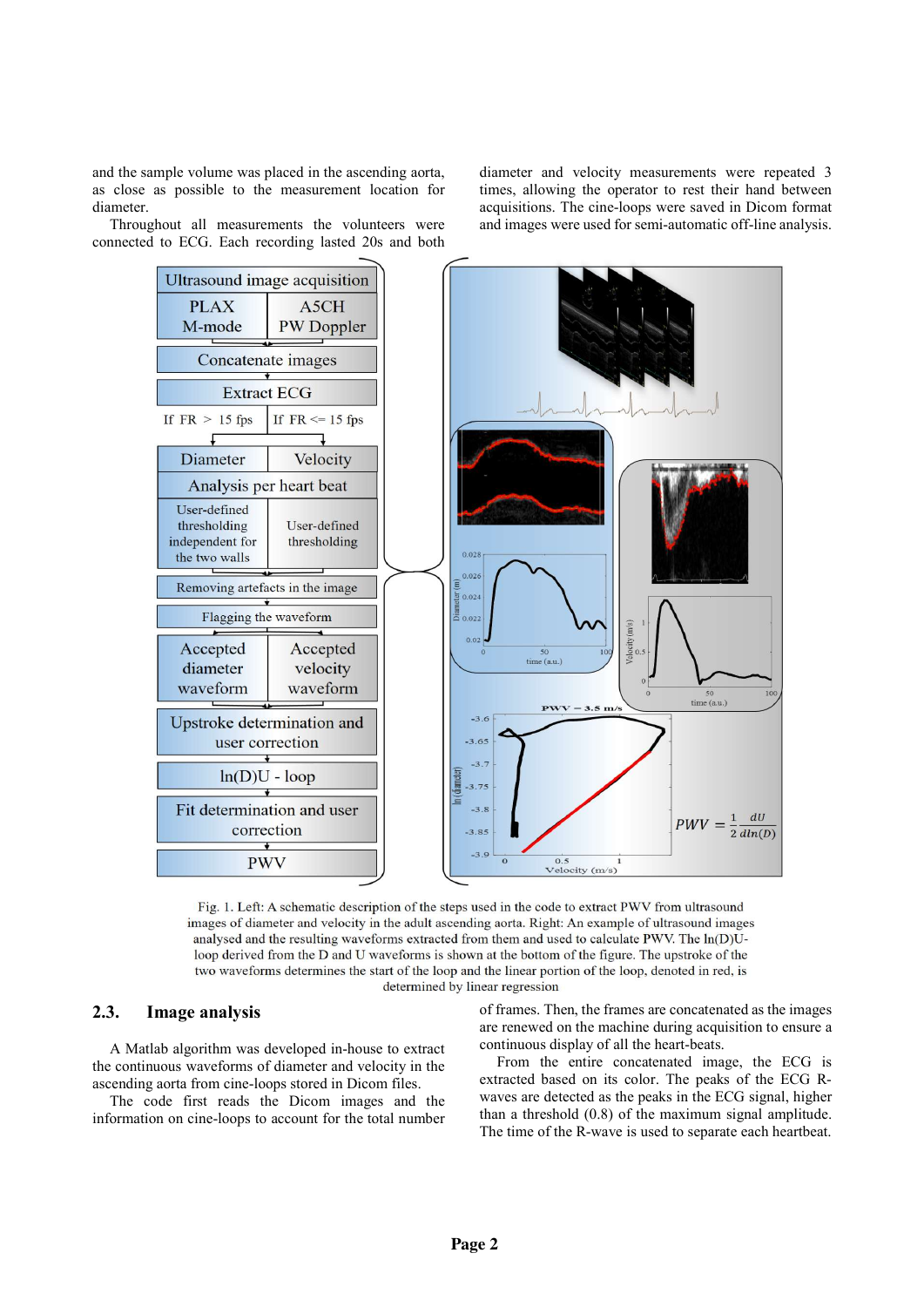In the next step, the code checks for the frame rate of the acquisition. Machine capabilities limit the Doppler acquisition to a much lower frame rate. This makes it possible to automatically select the function that will be used to analyze the images, i.e. diameter or velocity.

Diameter waveform extraction: The code displays a frame as acquired from the machine and asks the user to select the minimum and maximum of the amplitude scale. This distance is displayed and used to convert measurements from image pixels into centimeters.

Since time is used only parametrically in the loop method for determining wave speed, it is not necessary to calibrate the time axis of the waveforms. Then, the code asks the user to delimit the areas, regions of interest (ROI), where the upper and bottom walls are, i.e. the areas where the thresholding will take place. To limit the number of artefacts interfering in the thresholding process, the starting lines for the top and bottom walls are chosen at different locations. The end lines up to which the thresholding occurs are also inputted by the user to limit the amount of time spent on the analysis.

The first heartbeat is selected based on the ECG. The ultrasound image is displayed with an initial tracing of the luminal diameter based on a default threshold. Due to an optimized gain during acquisition as well as time gain compensation (TGC) change, the user can change the thresholds independently for the two walls to ensure an appropriate tracing. The code will redo the tracing each time a new value is inserted for either wall until the values are kept the same as the previous iteration. A spline is applied to the points detected by thresholding to smooth the wall tracing and to fill the gaps where no data points are found based on the threshold or they are identified as artefacts and removed in the second step.

The code displays the diameter waveforms resulting from the subtraction of the two walls, using the smoothing spline fit next to the wall tracing in the ultrasound image. This allows the user to visualize the resulting waveform and to allow for dismissing diameters that might seem right in shape but do not follow the contour described by the measured wall movement.

The code then asks the user, in a pop-up box, if there are any points that need to be removed; the default setting is "no". If artefact removing is required, the user types "yes" in the box and the code will allow placing a rectangle around the points that need to be excluded. The process repeats until all outliers are excluded. The code moves to the next step, when "no" is typed in the pop-up box.

The diameter waveform is displayed next to the ultrasound image on which the tracing is overlapped and the user is asked if the tracing is appropriate and the waveform should be considered for further analysis.

Velocity waveform extraction: Extraction of the velocity waveform has a similar code based on thresholding. First, the code asks the user to define the zero line (baseline on the ultrasound image) by displaying a

frame as acquired. Then the scale is selected for the conversion from pixels to m/s using a pop-up window.

The user is then asked to select the line from which the thresholding will start and it will always go to the zero line selected previously, to determine the ROI. The threshold can be changed and artefacts can be excluded by selecting an area around them. Then, the code displays the ultrasound image between two consecutive R-wave peaks on which the points from the tracing and the smoothing spline trace are superimposed. The velocity waveform is displayed next to the image and the user is asked if the tracing is appropriate and the waveform should be considered for further analysis.

Selecting 6 consecutive waveforms: From all the accepted diameters and velocities, groups of 6 consecutive waveforms are selected with a moving window of 1 heartbeat. The groups in each run that are most similar in length to the groups of velocities in each run are selected and used for further analysis. The analysis of the local wave speed is carried out using 3 sets of 6 consecutive heartbeats for both diameter and velocity.

ln(D)U-loop and Pulse Wave Velocity: The extracted waveforms from the above analysis represent the input into ln(D)U-loops and PWV analysis. Each group of diameters and velocities are "matched" with each other and a ln(D)Uloop and a PWV is extracted from each match.

Because of the impossibility of acquiring simultaneous measurements of diameter and velocity due to the design of the available probe, the measurements are acquired sequentially. This raises the issue of "matching" beats with similar duration in the ln(D)U-loop by truncating the waveforms in diastole. The ln(D)U-loop method relies upon determining the slope of the loop during the initial part of systole. We do this by determining the 'upstroke' in both the D and U waveforms.

Determining the upstroke: First, the foot of the waveforms was determined. It is observed that both the D and U waveforms increase rapidly and nearly linearly during the initial part of systole. The foot of the waves was determined by fitting a linear regression to this part of the waveform and finding the time at the start of the line where the data deviates from linearity using a threshold of 0.985. This threshold was chosen by trial and error in our experiments and may depend on noise levels in the data acquisition and analysis.

The ln(D)U-loop is plotted for each pair of D and U waveforms starting at the determined upstrokes. The linearity of the loop during the initial part of systole, guaranteed by the linearity of the individual waveforms during this period, is determined by least squares. The end of the initial linear portion of the loop is determined automatically based on a deviation from linearity using a threshold of  $r^2$ -0.98.

Due to the noise in the extracted waveforms, the automatic determination of the upstroke and the linear fit in ln(D)U-loop might not be appropriate. User-corrections